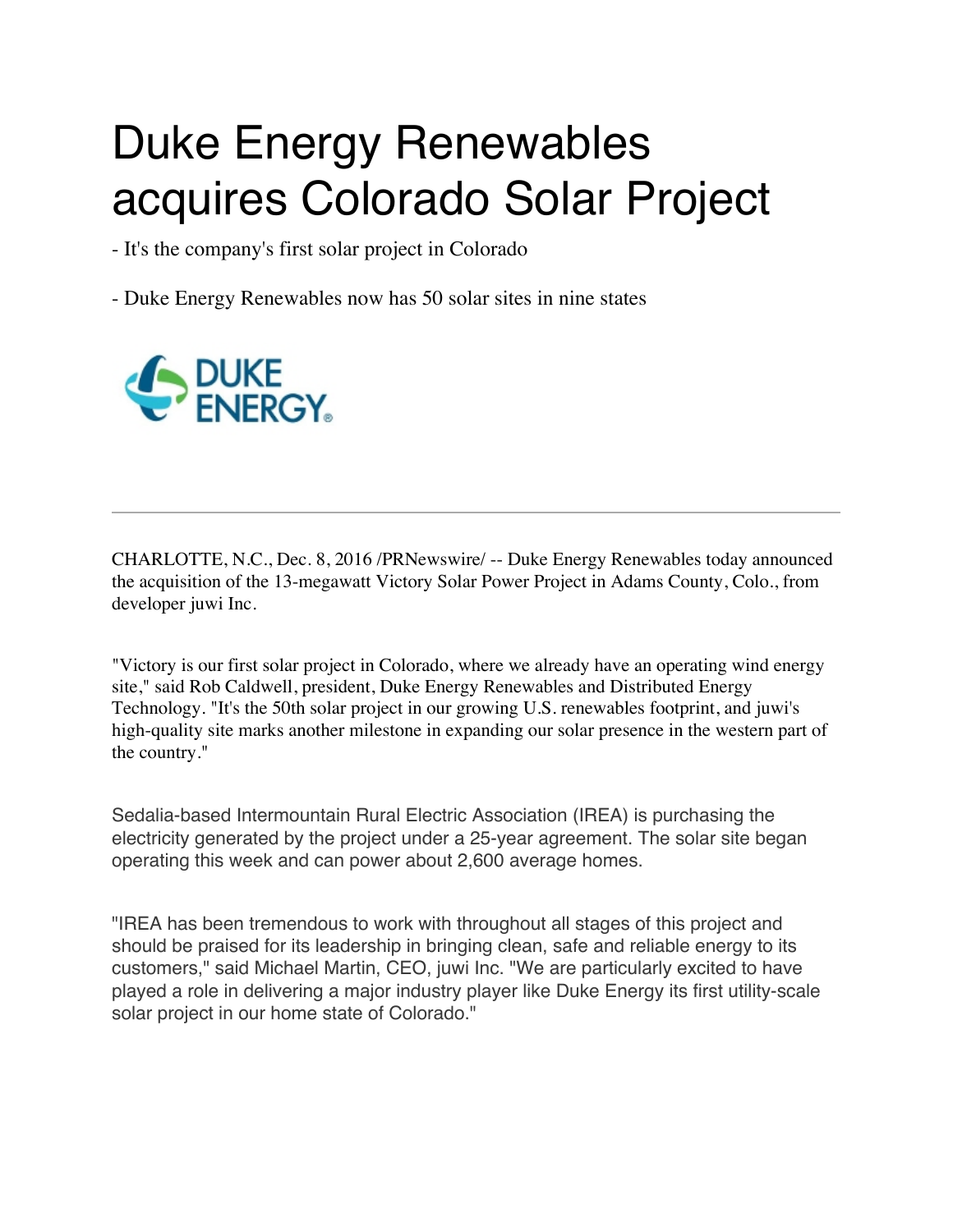"IREA is pleased to have worked with juwi to bring this facility into production ahead of schedule," said IREA Chief Executive Officer Patrick Mooney. "We look forward to Duke Energy providing clean renewable energy to IREA's customers for years to come."

The Victory site was built by juwi's construction affiliate, JSI Construction Group LLC, and JSI O&M Group LLC will be performing operations and maintenance services. The project consists of 47,880 ground-mounted panels.

In its commercial business and regulated utilities, Duke Energy owns and operates about 2,900 MW of wind and solar energy – enough to power 800,000 average homes at peak production. The company has invested more than \$4 billion in renewable energy.

## **About Duke Energy Renewables**

Duke Energy Renewables, part of Duke Energy's Commercial Portfolio, is a leader in developing innovative wind and solar energy generation projects for customers throughout the United States. The company's growing portfolio of commercial renewable assets includes 20 wind projects and 50 solar facilities in operation in more than a dozen states, totaling about 2,800 megawatts in electric-generating capacity.

Follow Duke Energy (NYSE: DUK) on Twitter, LinkedIn, Instagram and Facebook.

## **About juwi Inc**

juwi Inc. (juwi) is a privately-held renewable energy company based in Boulder, Colorado. juwi's primary business is the development, design, construction, operation and maintenance of utility-scale (1 MW and larger) solar energy generation facilities in North America. To date, juwi has developed and built large-scale solar projects in 14 states in the United States, totaling more than 300 MWs of operating capacity. It has also developed numerous operating large-scale wind energy projects in North America.

## **About Intermountain Rural Electric Association**

Intermountain Rural Electric Association is a nonprofit electric distribution cooperative that serves more than 150,000 customers inside a 5,000-square-mile service territory along Colorado's Front Range. Its headquarters is in Sedalia, and district offices are